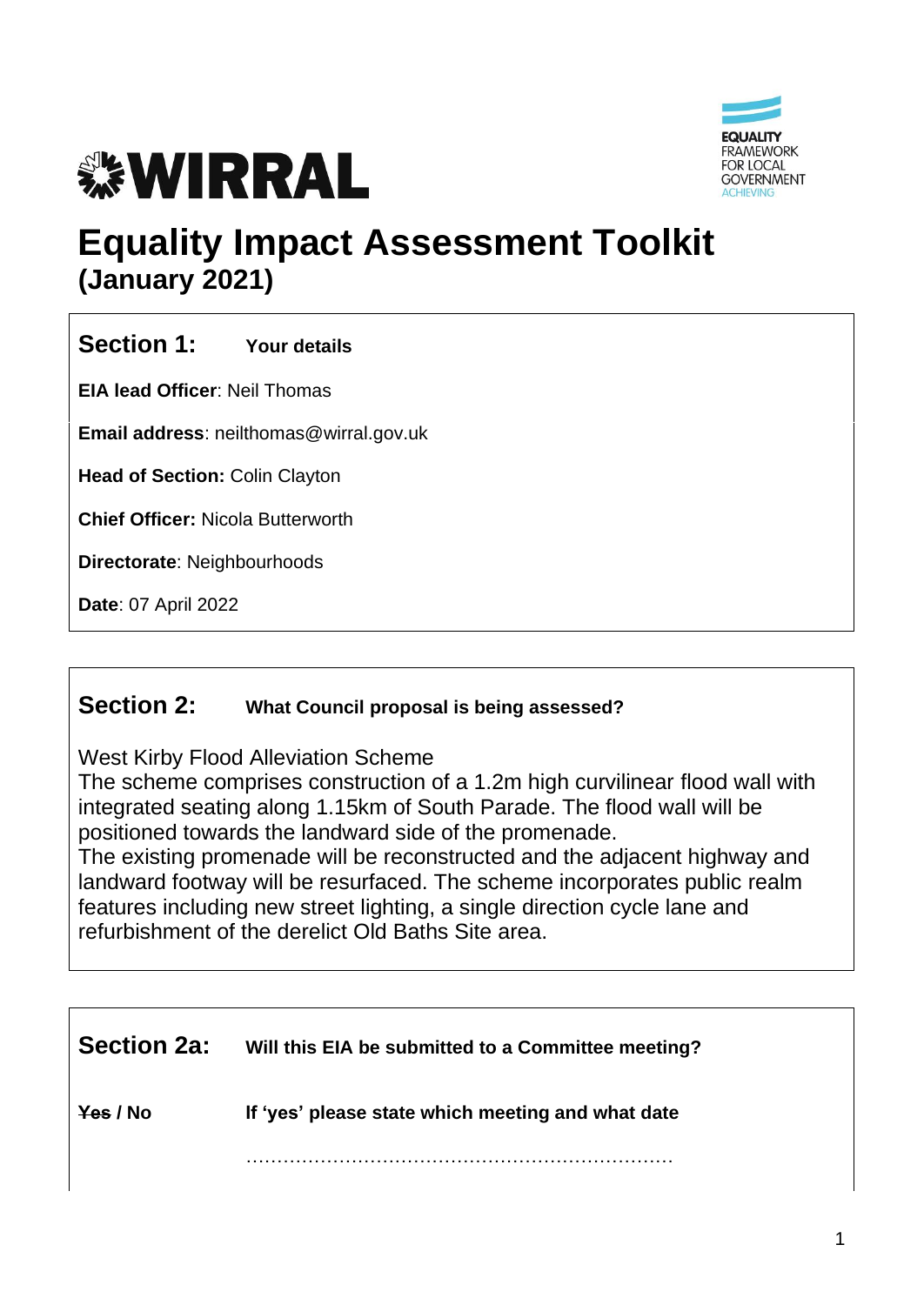| <b>Section 3:</b>                                                |                                                                                        | Does the proposal have the potential to affect (please tick<br>relevant boxes)                                                           |  |  |  |
|------------------------------------------------------------------|----------------------------------------------------------------------------------------|------------------------------------------------------------------------------------------------------------------------------------------|--|--|--|
| П                                                                | <b>Services</b>                                                                        |                                                                                                                                          |  |  |  |
| $\Box$                                                           | The workforce                                                                          |                                                                                                                                          |  |  |  |
| X                                                                | <b>Communities</b>                                                                     |                                                                                                                                          |  |  |  |
| $\perp$                                                          | <b>Other</b> (please state eg: Partners, Private Sector, Voluntary & Community Sector) |                                                                                                                                          |  |  |  |
| If you have ticked one or more of above, please go to section 4. |                                                                                        |                                                                                                                                          |  |  |  |
| $\perp$                                                          |                                                                                        | <b>None</b> (please stop here and email this form to your Chief Officer who needs to<br>email it to engage@wirral.gov.uk for publishing) |  |  |  |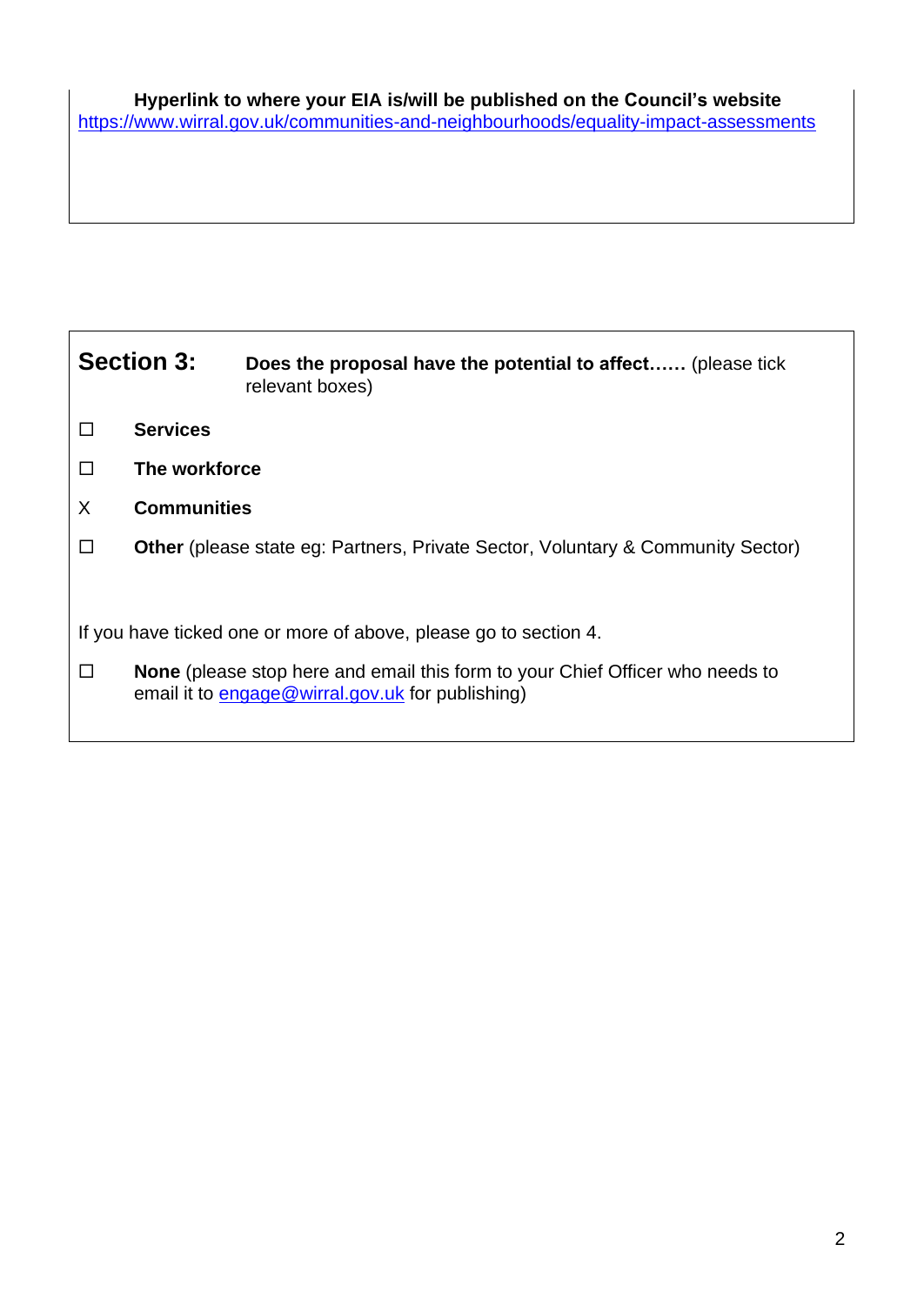**Section 4: Could the proposal have a positive or negative impact on any protected groups (age; disability; gender reassignment; marriage and civil partnership; pregnancy and maternity; race; religion or belief; sex; sexual orientation)?**

**You may also want to consider socio-economic status of individuals.**

 **Please list in the table below and include actions required to mitigate any potential negative impact.**

| Which<br>group(s) of<br>people could<br>be affected | Potential positive or negative impact                                                                                                                     | <b>Action required to</b><br>mitigate any potential<br>negative impact                                                                                                                                                   | Lead person                                                     | <b>Timescale</b>                                                                                                                                                                                                             | <b>Resource</b><br>implications                                                                                                                                                                                                                     |
|-----------------------------------------------------|-----------------------------------------------------------------------------------------------------------------------------------------------------------|--------------------------------------------------------------------------------------------------------------------------------------------------------------------------------------------------------------------------|-----------------------------------------------------------------|------------------------------------------------------------------------------------------------------------------------------------------------------------------------------------------------------------------------------|-----------------------------------------------------------------------------------------------------------------------------------------------------------------------------------------------------------------------------------------------------|
| <b>Disability</b><br>Maternity                      | <b>Potential Negative</b><br>Difficulty in accessing and passing alongside<br>the landward side of the floodwall adjacent to<br>highway and parking bays. | Ensure design for<br>promenade and highway<br>modifications at South<br>Parade including design and<br>placement of floodwall is<br>considered against and<br>complies with the Inclusive<br><b>Mobility Guidelines.</b> | <b>Neil Thomas</b><br>and Design<br>Consultants<br><b>AECOM</b> | In.<br>accordance<br>with Planning<br>Condition 4<br>for<br>DPP4/20/016<br>27 which<br>requires<br>approval of<br>highway<br>modifications<br>by the Local<br>Planning<br>Authority<br>prior to<br>commencem<br>ent of works | Design and<br>assessment<br>against<br>Inclusive<br><b>Mobility</b><br>Guidelines<br>undertaken<br>by council's<br>designers<br>AECOM and<br>subject to<br>approval by<br>the Highway<br>Authority via<br>the Local<br><b>Planning</b><br>Authority |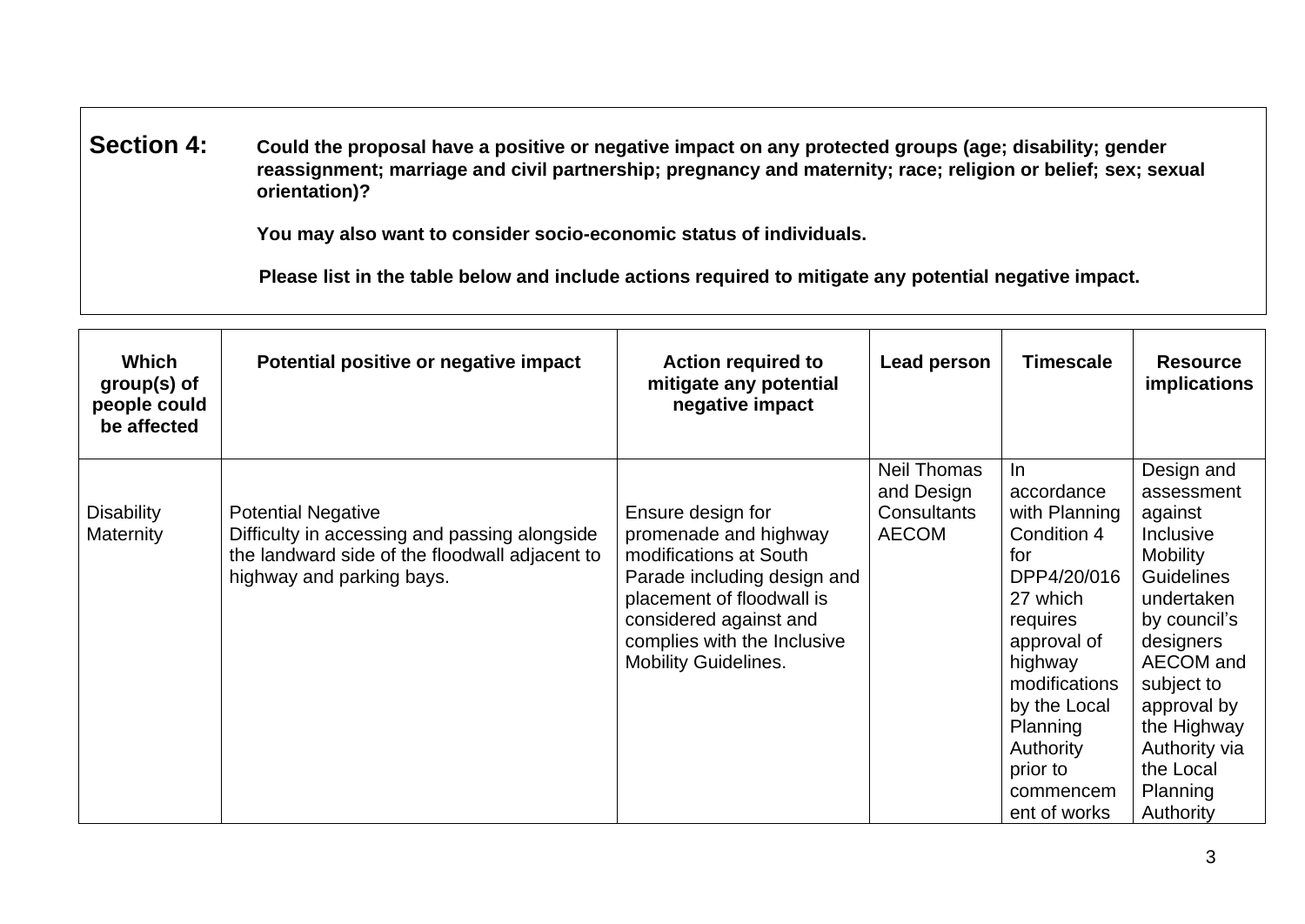| <b>Disability</b><br><b>Maternity</b> | <b>Potential Positive</b><br>Improved access to promenade from<br>landward side of South Parade through the<br>provision of demarcated crossing points and<br>gateways onto promenade |                                                                                                                                                                                                                                                                                                                                                                                                             | <b>Neil Thomas</b><br>and Design<br>Consultants<br><b>AECOM</b> | $\ln$<br>accordance<br>with Planning<br>Condition 4<br>for<br>DPP4/20/016<br>27 which<br>requires<br>approval of<br>highway<br>modifications<br>by the Local<br>Planning<br>Authority<br>prior to<br>commencem<br>ent of works | Design and<br>assessment<br>against<br>Inclusive<br><b>Mobility</b><br><b>Guidelines</b><br>undertaken<br>by council's<br>designers<br>AECOM and<br>subject to<br>approval by<br>the Highway<br>Authority via<br>the Local<br>Planning<br>Authority |
|---------------------------------------|---------------------------------------------------------------------------------------------------------------------------------------------------------------------------------------|-------------------------------------------------------------------------------------------------------------------------------------------------------------------------------------------------------------------------------------------------------------------------------------------------------------------------------------------------------------------------------------------------------------|-----------------------------------------------------------------|--------------------------------------------------------------------------------------------------------------------------------------------------------------------------------------------------------------------------------|-----------------------------------------------------------------------------------------------------------------------------------------------------------------------------------------------------------------------------------------------------|
| All                                   | <b>Potential Negative</b><br>Ensuring stakeholders are communicated to<br>and aware of works                                                                                          | Council communications to<br>conform to accessibility<br>protocols.<br>Contractor communications<br>to be as accessible as<br>possible<br>Stakeholders adjacent to the<br>works invited by letter to<br>attend in person drop-in<br>briefing sessions. These will<br>be held at Sail Loft in West<br>Kirby which is wheelchair<br>and pram friendly.<br>People are invited to<br>subscribe to project email | Communicati<br>ons Team                                         | Throughout<br>the project                                                                                                                                                                                                      | Communicati<br>ons Team<br>and<br>Contractor                                                                                                                                                                                                        |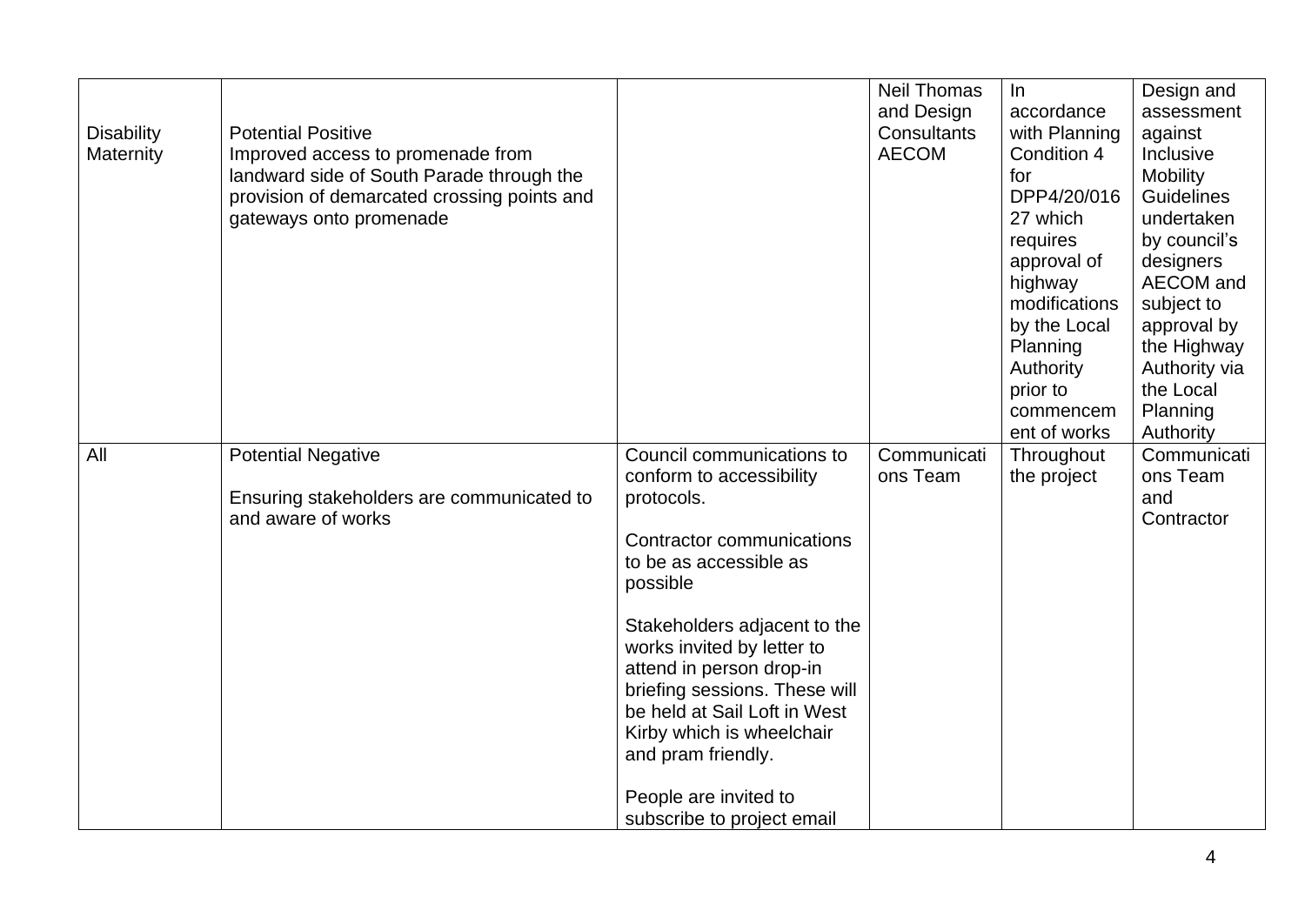|  | updates to receive ongoing                              |  |  |
|--|---------------------------------------------------------|--|--|
|  | updates at key milestones of<br>the programme of works. |  |  |
|  | Information will also be                                |  |  |
|  | cascaded across print and                               |  |  |
|  | digital channels e.g access                             |  |  |
|  | for all to the seaward and                              |  |  |
|  | landward sides of the                                   |  |  |
|  | promenade, parking                                      |  |  |
|  | restrictions, installation of                           |  |  |
|  | new street lighting etc.                                |  |  |
|  |                                                         |  |  |
|  | In situ signage will also be                            |  |  |
|  | displayed and VMS signs at                              |  |  |
|  | the entrance points to Wirral                           |  |  |
|  | from Cheshire and                                       |  |  |
|  | Merseyside will be used as                              |  |  |
|  | part of Traffic Management                              |  |  |
|  | Plan.                                                   |  |  |
|  | The Council's website will                              |  |  |
|  | be the main hub of                                      |  |  |
|  | information. Different media                            |  |  |
|  | including video will use clear                          |  |  |
|  | and simple language and                                 |  |  |
|  | subtitles where any audio is                            |  |  |
|  | used.                                                   |  |  |
|  |                                                         |  |  |
|  | For those unable to access                              |  |  |
|  | online information, an                                  |  |  |
|  | information hub will be                                 |  |  |
|  | available in West Kirby                                 |  |  |
|  | library and be updated at                               |  |  |
|  | regular intervals as updated                            |  |  |
|  | across other distribution                               |  |  |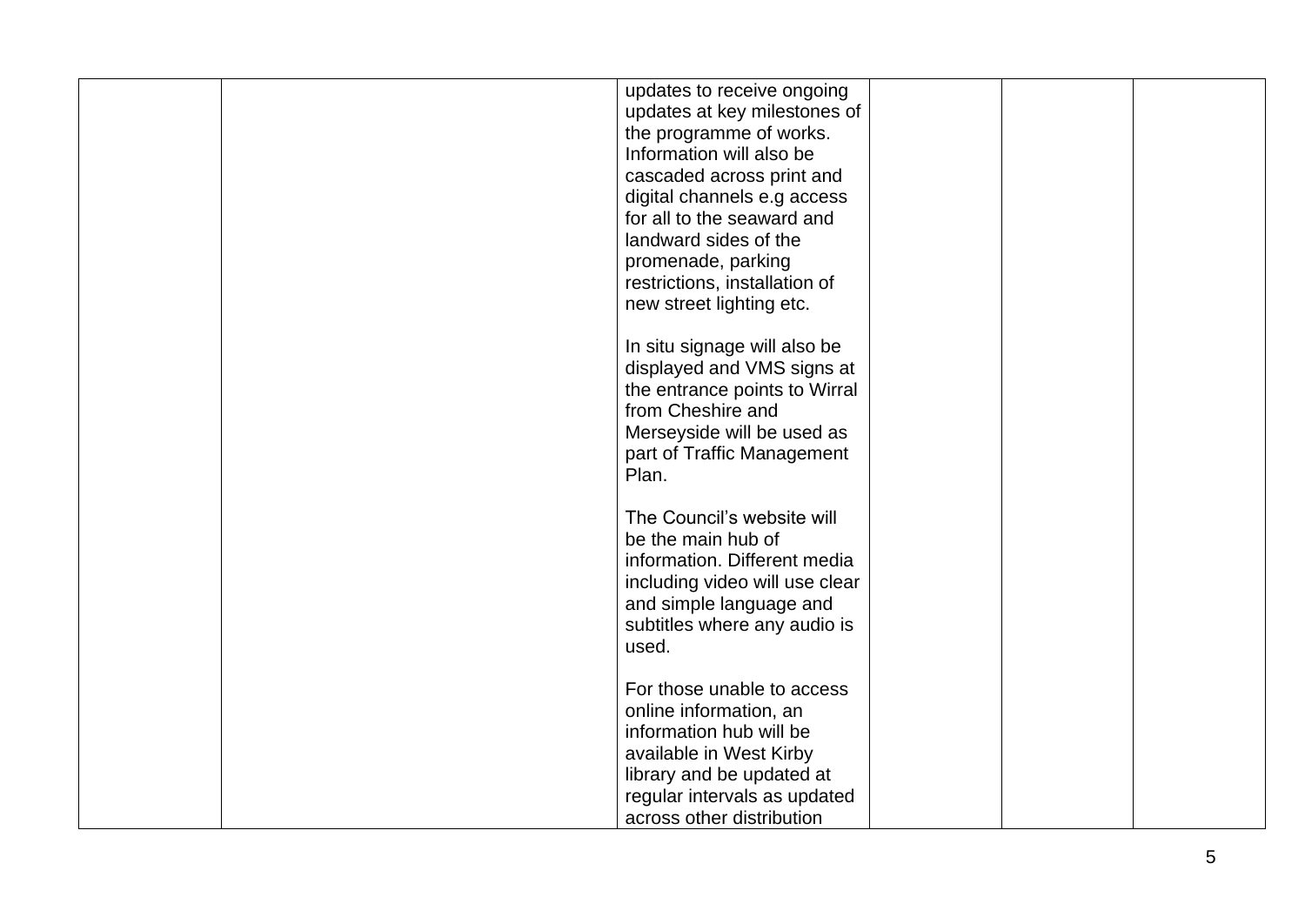|  | channels. Free access to<br>computers is also available<br>in the library. Information will<br>also be shared with local<br>print media. The contractor<br>will provide an onsite facility<br>throughout the works so that<br>local residents have a drop<br>in point to address quickly<br>any issues or concerns.<br>At peak times, such as bank<br>holidays and school summer<br>holidays extra information<br>around traffic management<br>will be shared with local<br>stakeholders, partners and<br>media to cascade to their<br>user groups. |  |  |
|--|-----------------------------------------------------------------------------------------------------------------------------------------------------------------------------------------------------------------------------------------------------------------------------------------------------------------------------------------------------------------------------------------------------------------------------------------------------------------------------------------------------------------------------------------------------|--|--|
|  |                                                                                                                                                                                                                                                                                                                                                                                                                                                                                                                                                     |  |  |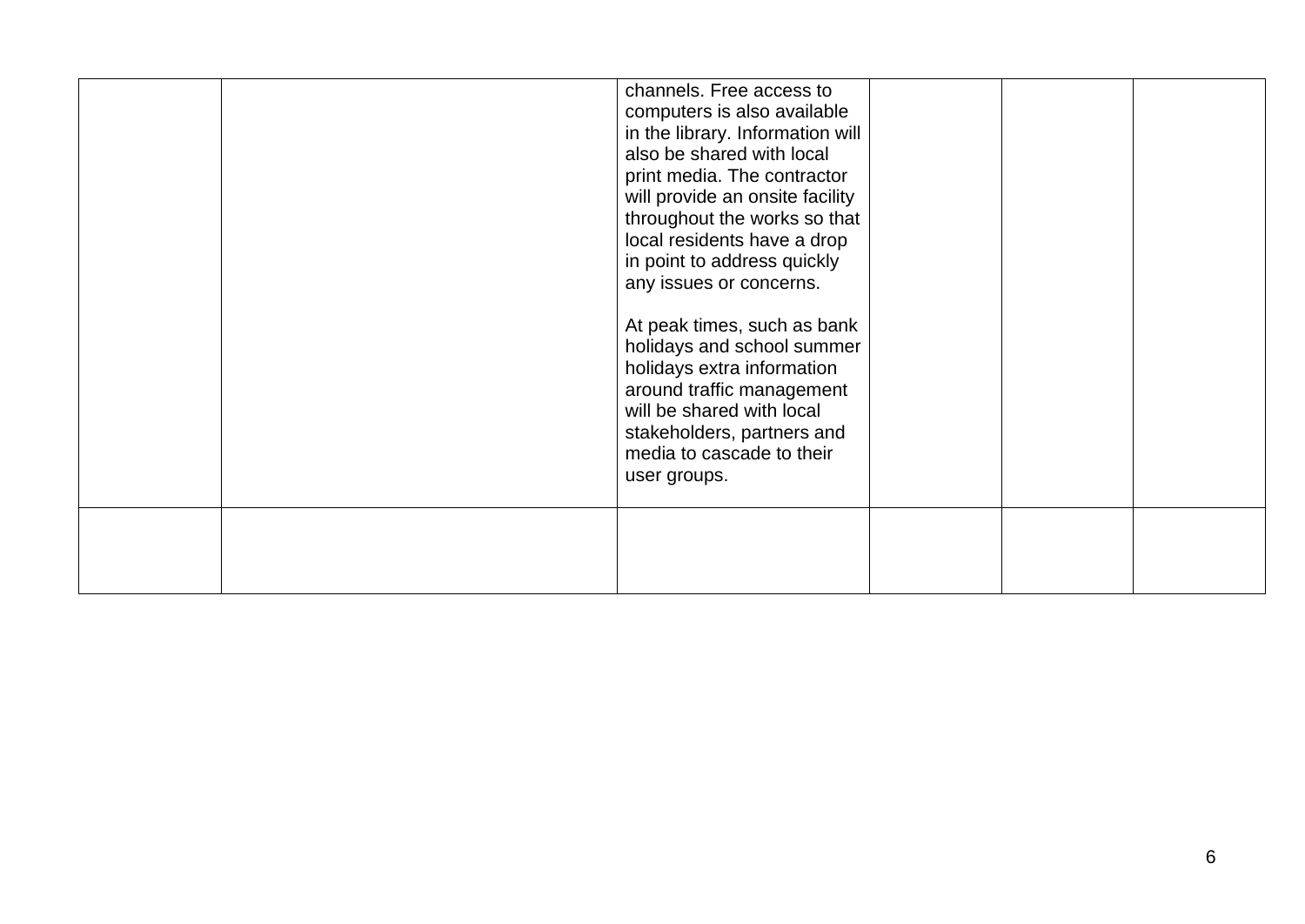## **Section 4a: Where and how will the above actions be monitored?**

Equalities issues arising through the design of the scheme will be addressed through discharge of Planning Condition 4

Issues arising through the construction period will be raised at regular meetings with the Contractor.

### **Section 4b: If you think there is no negative impact, what is your reasoning behind this?**

#### **Section 5: What research / data / information have you used in support of this process?**

Inclusive Mobility Guidelines

[https://assets.publishing.service.gov.uk/government/uploads/system/uploads/attachment\\_dat](https://assets.publishing.service.gov.uk/government/uploads/system/uploads/attachment_data/file/1044542/inclusive-mobility-a-guide-to-best-practice-on-access-to-pedestrian-and-transport-infrastructure.pdf) [a/file/1044542/inclusive-mobility-a-guide-to-best-practice-on-access-to-pedestrian-and](https://assets.publishing.service.gov.uk/government/uploads/system/uploads/attachment_data/file/1044542/inclusive-mobility-a-guide-to-best-practice-on-access-to-pedestrian-and-transport-infrastructure.pdf)[transport-infrastructure.pdf](https://assets.publishing.service.gov.uk/government/uploads/system/uploads/attachment_data/file/1044542/inclusive-mobility-a-guide-to-best-practice-on-access-to-pedestrian-and-transport-infrastructure.pdf)

The Guide sets out good practice in the creation and maintenance of an accessible and inclusive built environment and public realm. It is considered an essential document for those producing an inclusive environment and meeting the requirements of the Equalities Act, including the public sector Equality Duty, and other legislation.

#### **Section 6: Are you intending to carry out any consultation with regard to this Council proposal?**

**Yes / No –** (please delete as appropriate)

**If 'yes' please continue to section 7**.

#### **If 'no' please state your reason(s) why**:

Consultation has been undertaken in 2015, 2019 and in 2020/21 (as part of the Planning Process) The scheme now has planning consent and the outline consented design has been developed into detailed design for construction and delivery.

(please stop here and email this form to your Chief Officer who needs to email it to [engage@wirral.gov.uk](mailto:engage@wirral.gov.uk) for publishing)